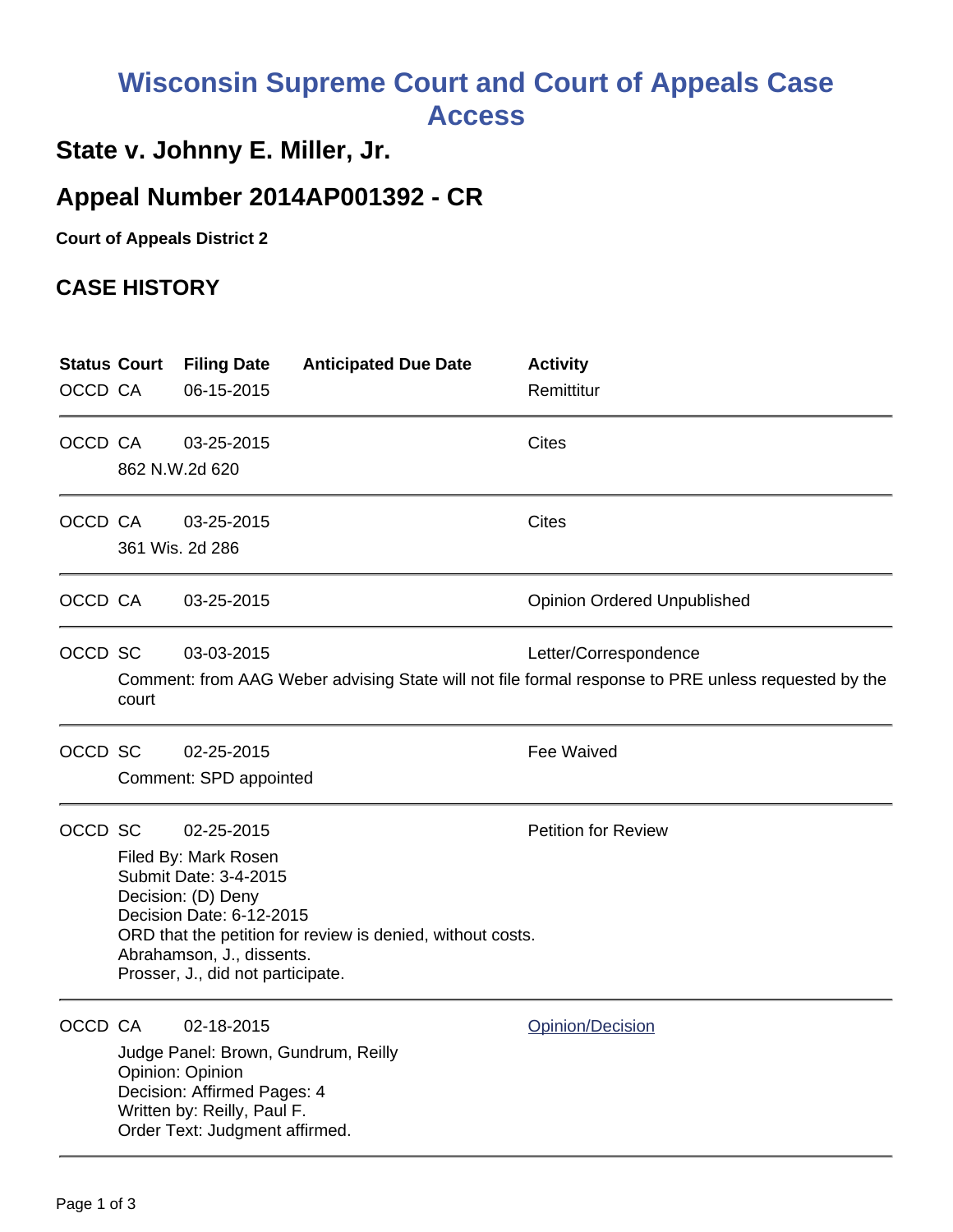| OCCD CA |                                                                                                                                                                                                                                                                                                                                                                                                                                                                                                  | 01-08-2015                             | Submitted on Briefs                                       |  |  |  |
|---------|--------------------------------------------------------------------------------------------------------------------------------------------------------------------------------------------------------------------------------------------------------------------------------------------------------------------------------------------------------------------------------------------------------------------------------------------------------------------------------------------------|----------------------------------------|-----------------------------------------------------------|--|--|--|
| OCCD CA |                                                                                                                                                                                                                                                                                                                                                                                                                                                                                                  | 11-14-2014                             | <b>Briefs Received At State Law Library</b>               |  |  |  |
| OCCD CA |                                                                                                                                                                                                                                                                                                                                                                                                                                                                                                  | 10-29-2014                             | Record and Briefs Sent to District 2                      |  |  |  |
| OCCD CA |                                                                                                                                                                                                                                                                                                                                                                                                                                                                                                  | 10-27-2014                             | <b>Reply Brief</b><br><b>Reply Brief</b>                  |  |  |  |
|         |                                                                                                                                                                                                                                                                                                                                                                                                                                                                                                  | Filed By: Mark Rosen                   |                                                           |  |  |  |
| OCCD CA |                                                                                                                                                                                                                                                                                                                                                                                                                                                                                                  | 10-21-2014                             | Brief of Respondent(s)<br><b>Brief of Respondent</b>      |  |  |  |
|         |                                                                                                                                                                                                                                                                                                                                                                                                                                                                                                  | Filed By: Gregory Weber                |                                                           |  |  |  |
| OCCD CA |                                                                                                                                                                                                                                                                                                                                                                                                                                                                                                  | 09-19-2014                             | Brief & Appx of Appellant(s)<br><b>Brief of Appellant</b> |  |  |  |
|         |                                                                                                                                                                                                                                                                                                                                                                                                                                                                                                  | Filed By: Mark Rosen                   |                                                           |  |  |  |
|         |                                                                                                                                                                                                                                                                                                                                                                                                                                                                                                  | Comment: Appx to Brief of Appellant(s) |                                                           |  |  |  |
| OCCD CA |                                                                                                                                                                                                                                                                                                                                                                                                                                                                                                  | 08-04-2014                             | <b>Jurisdiction Check</b>                                 |  |  |  |
|         | Filed By: Unassigned District 2<br>Submit Date: 8-27-2014<br>Decision: (O) Other<br>Decision Date: 9-3-2014<br>ORD that the appeal shall proceed; the appellant's brief and appendix shall be filed within 40 days of the<br>date of this order.<br><b>Motion Response</b><br>Filed By: Mark Rosen<br>Submit Date: 8-27-2014<br><b>Motion Response</b><br>Filed By: Gregory Weber<br>Submit Date: 8-27-2014<br>Comment: per 8/4/14 CTO -response w/in 7 days, memoranda shall not exceed 5 pages |                                        |                                                           |  |  |  |
|         |                                                                                                                                                                                                                                                                                                                                                                                                                                                                                                  |                                        |                                                           |  |  |  |
| OCCD CA |                                                                                                                                                                                                                                                                                                                                                                                                                                                                                                  | 07-30-2014<br>Comment: PSI #17         | <b>Sealed Documents</b>                                   |  |  |  |
| OCCD CA |                                                                                                                                                                                                                                                                                                                                                                                                                                                                                                  | 07-30-2014<br>Comment: 1-5 to 43-1     | Record                                                    |  |  |  |
| OCCD CA |                                                                                                                                                                                                                                                                                                                                                                                                                                                                                                  | 06-19-2014                             | Notif. Sent-Filing of NAP & Ct. Record                    |  |  |  |
| OCCD CA |                                                                                                                                                                                                                                                                                                                                                                                                                                                                                                  | 06-19-2014                             | Received SPD Appointment Order                            |  |  |  |
| OCCD CA |                                                                                                                                                                                                                                                                                                                                                                                                                                                                                                  | 06-19-2014<br><b>Comment: SPD</b>      | <b>Fee Waived</b>                                         |  |  |  |